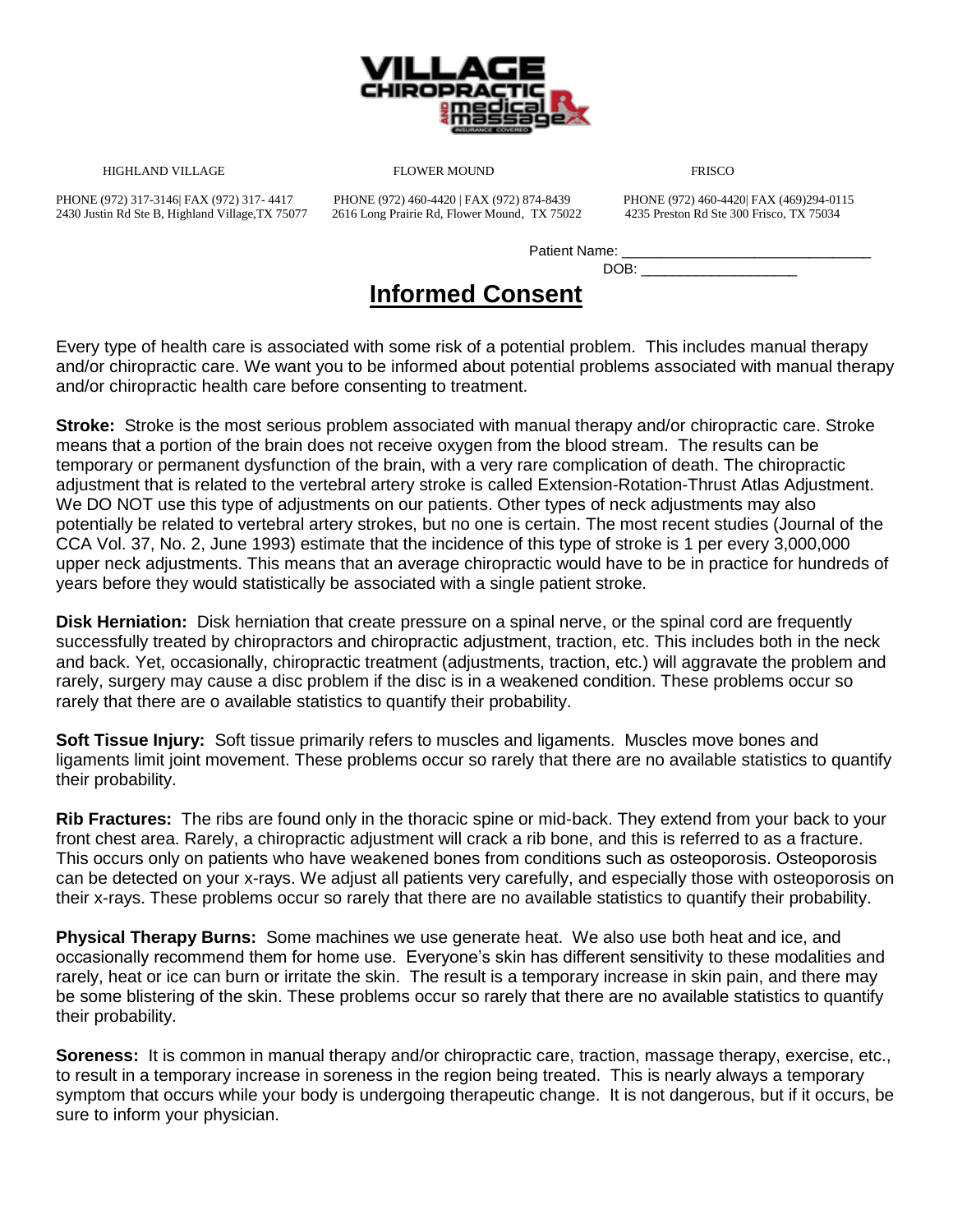**Other Problems:** There may be other problems or complications that might arise from massage therapy treatment other than those noted above. These other problems or complications occur so rarely that it is not possible to anticipate and/or explain them all in advance of treatment.

| $P = 1$<br>Patie<br>----<br>_<br>$ -$ |
|---------------------------------------|
|---------------------------------------|

Patient Signature \_\_\_\_\_\_\_\_\_\_\_\_\_\_\_\_\_\_\_\_\_\_\_\_\_\_\_\_\_\_\_\_\_\_\_\_\_\_\_\_\_\_\_\_\_\_\_\_\_\_\_\_\_\_\_\_\_\_\_\_\_\_

Parent/Guardian Signature \_\_\_\_\_\_\_\_\_\_\_\_\_\_\_\_\_\_\_\_\_\_\_\_\_\_\_\_\_\_\_\_\_\_\_\_\_\_\_\_\_\_\_\_\_\_\_\_\_\_\_\_\_\_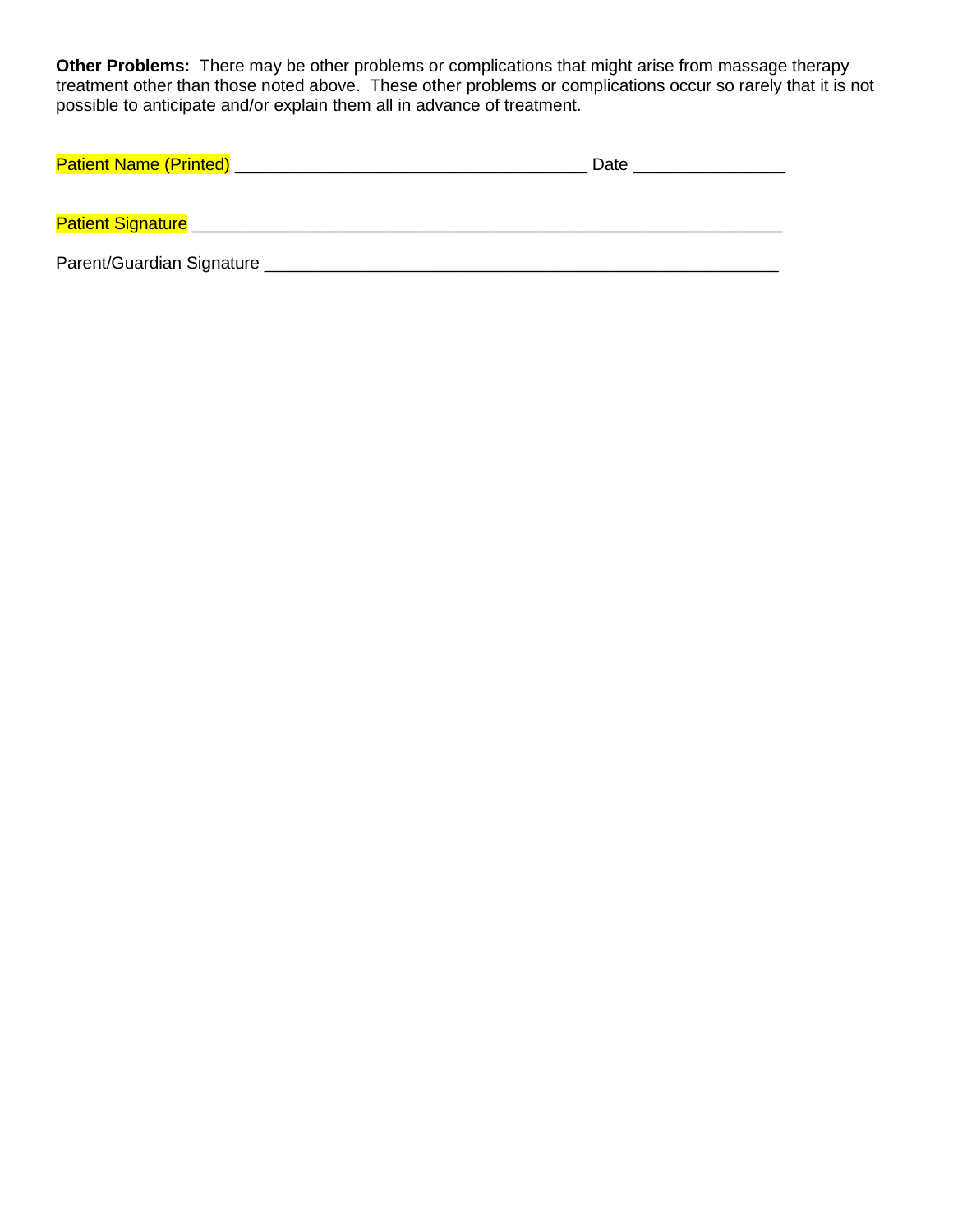# **Assignment of Benefits**

The undersigned patient and/or responsible party, in addition to continuing personal responsibility, and in consideration of treatment rendered or to be rendered, grants and conveys for deferred payment to VRx Medical, a lien and assignment against the proceeds of the patient's insurance settlement with all the following rights, power, and authority:

**RELEASE OF INFORMATION:** You are authorized to release information concerning my condition and treatment to my insurance company, attorney or insurance adjustor for purposes of processing my claim for benefits and payment for services rendered to me.

**IRREVOCABLE ASSIGNMENT OF RIGHTS:** You are assigned the exclusive, irrevocable right to any cause of action that exists in my favor against any insurance company for the terms of the policy, including the exclusive, irrevocable right to receive payment for such services, make demand in my name for payment, and prosecute and receive penalties, interest, court loss, or other legally compensable amounts owned by an insurance company in accordance with Article 21.55 of the Texas Insurance Code to cooperate, provide information as needed, and appear as needed, wherever to assist in the prosecution of such claims for benefits upon request.

**DEMAND FOR PAYMENT:** To any insurance company providing benefits of any kind to me/us for treatment rendered by the physician/facility named above within 5 days following your receipt of such bill for services to the extent of such bills are payable under the terms of the policy. This demand specifically conforms to Sec. 542.057 of the Texas Insurance Code, and Article 21.55 of the Texas Insurance Code, providing for attorney fees, 18% penalty, court cost, and interest from judgment, upon violation. I further instruct the provider to make all checks payable to VRx Medical at 2430 Justin Rd, Suite B, Highland Village, Tx 75077.

**STATUTE OF LIMITATIONS:** I waive my rights to claim any statute of limitations regarding claims for services rendered or to be rendered by the physician/facility named above, in addition to reasonable cost of collection, including attorney fees and court cost incurred.

**LIMITED POWER OF ATTORNEY:** I hereby grant to the physician/facility named above power to endorse my name upon any checks, drafts, or other negotiable instrument representing payment from any insurance company representing payment for treatment and healthcare rendered by the physician/facility named above. I agree that any insurance payment representing an amount in excess of the charges for treatment rendered will be credited to my/our account or forwarded to my/our address upon request in writing to the physician/facility named above.

**REJECTION IN WRITING:** I hereby authorize the physician/clinic named above to establish a PIP or UM/UIM claim on my behalf. I also instruct my insurance carrier to provide upon request to the provider/clinic named above, any rejections in writing as they apply to my lack of PIP or UM/UIM coverage. I allege that electronic signatures are not adequate proof of rejection, and are invalid to establish rejection, and instruct my carrier to provide only copies of my original signature regarding rejection as evidence of rejection of PIP or UM/UIM.

**TERMINATION OF CARE:** I hereby acknowledge and understand that if I do not keep appointments as recommended to me by my caring doctor at this clinic, he/she has full and complete right to terminate responsibility for my care and relinquish any disability granted me within a reasonable period of time. If during the course of my care, my insurance company requires me to take an examination from any other doctor; I will notify this physician/facility immediately. I understand the failure to do so may jeopardize my case.

| <b>Patient Name</b>       | Date |  |
|---------------------------|------|--|
| <b>Patient Signature</b>  |      |  |
| Parent/Guardian Signature |      |  |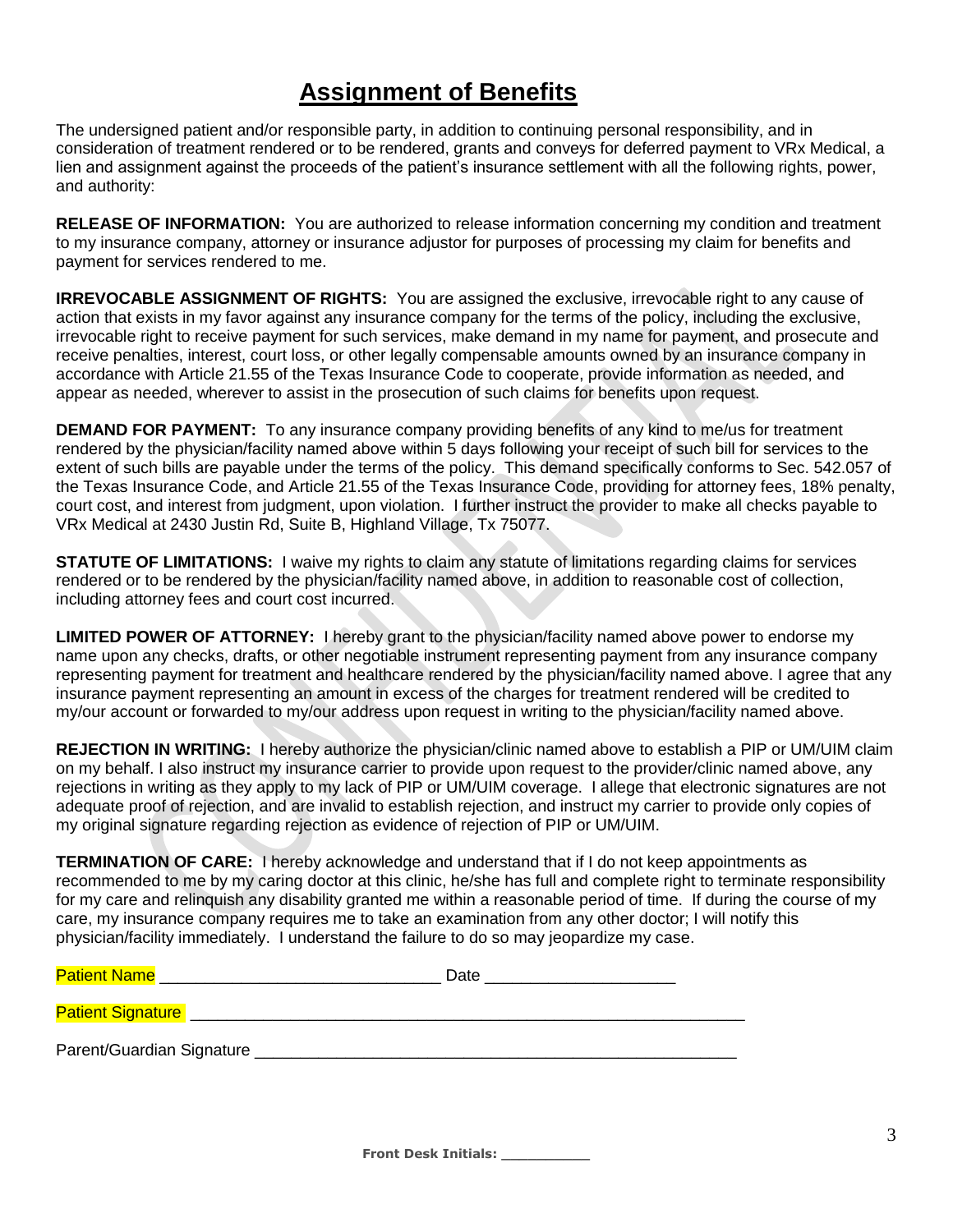# **HIPAA Disclosure**

### **Standard Authorization of Use and Disclosure of Protected Health Information**

The information covered by this authorization includes:

#### All Patient Medical Records

#### **Persons Authorized to Use or Disclose Information**

Information listed above will be used or disclosed by:

- o VRx Medical, PLLC
- o Village Chiropractic & Medical Massage Rx
- o Medical Massage Rx
- o Medical Massage Rx II

#### **Personal Representatives and Emergency Contacts:**

| Relationship: ______________________________ |  |
|----------------------------------------------|--|
|                                              |  |
|                                              |  |
|                                              |  |

I hereby authorize the request and release of PHI held by VRx Medical to the above personal representative. By appointing the person named on this form as a personal representative, I understand that I am authorizing VRx Medical to give this person(s) access to PHI, the right to talk to VRx Medical about medical care, and the right to make decisions that will bind me.

#### **Right to Terminate or Revoke Authorization**

 You may revoke or terminate this authorization by submitting a written revocation to this office and contact the Privacy Officer.

I understand this office will not condition my treatment or payment on whether I provide authorization for the requested use or disclosure.

I have read the above and hereby authorize Village Chiropractic & Medical Massage Rx to use my protected information for the listed reasons.

| <b>Patient Name (Printed)</b> | Date |  |
|-------------------------------|------|--|
| <b>Patient Signature</b>      |      |  |
| Parent/Guardian Signature     |      |  |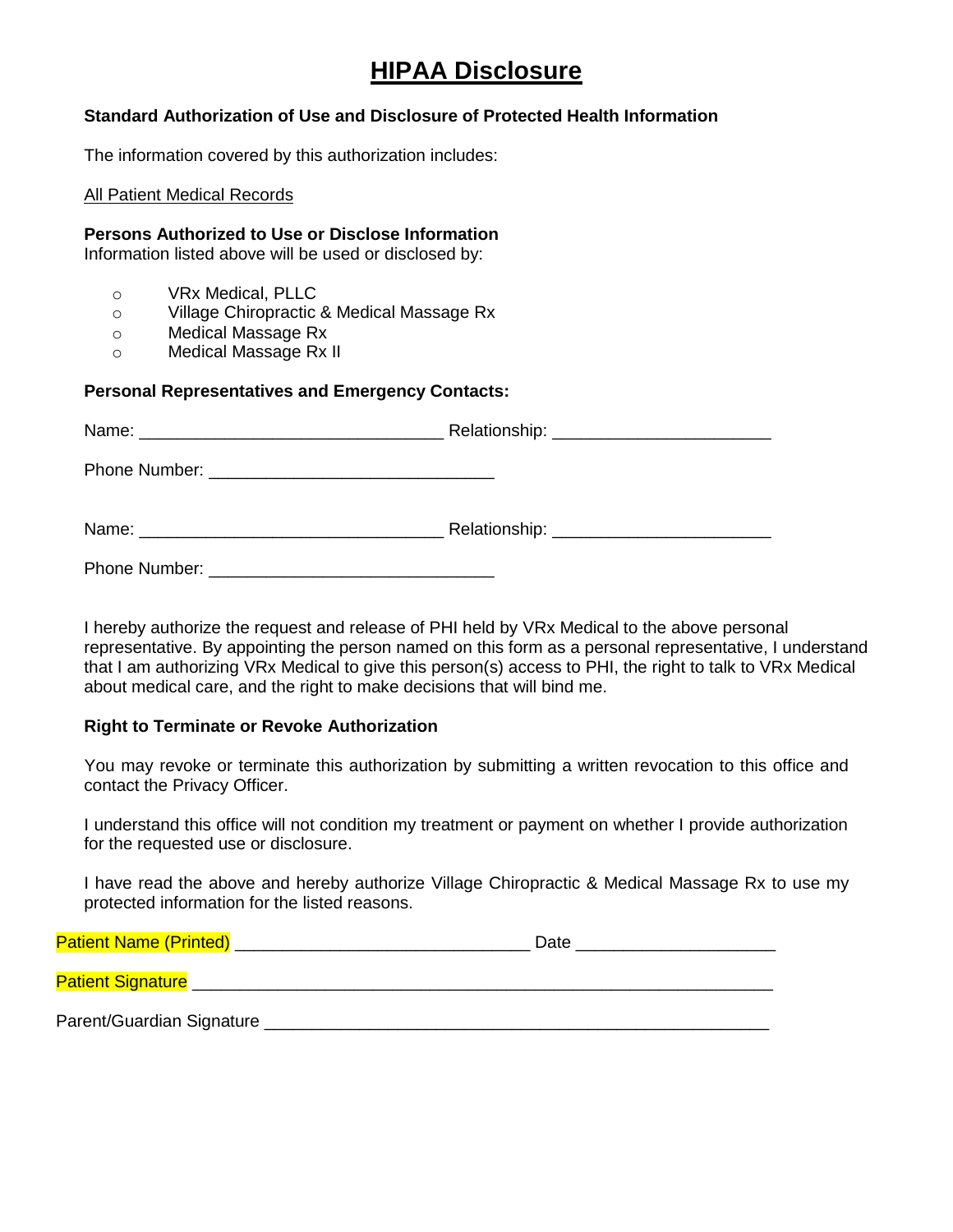# **FINANCIAL POLICY**

## **Please initial next to each section indicating your acknowledgement:**

**REFERRALS:** If you have a managed care plan, an HMO, or similar plan that requires a referral, you will need a referral from your primary care physician to see our providers. If your insurance requires a referral that is generated through them, you must reach out to your primary care office for them to call your insurance. It is not our responsibility to generate a referral for ourselves. **If we have not received this referral prior to your arrival at our office, your appointment will either be rescheduled or you may be responsible for the entire bill. It is your responsibility to know if a referral is required and to obtain one.**

**INSURANCE BENEFITS:** Please be aware that when a patient requires a visit to a health care provider, there are diagnostic tests or procedures that may be suggested for appropriate care that may be done by one of our providers. These procedures may be done during the normal course of the exam by specialized personnel. Although necessary as part of routine evaluations, insurance companies often categorize these as procedures. **Depending on your insurance policy provisions, these procedures may fall under a separate benefit other than your office co-pay, such as a deductible or coinsurance**. In most cases, exact insurance benefits cannot be determined until the insurance company receives and processes the claim. Therefore, any estimate for services will be considered an estimate only and any payment will be considered a partial-payment until such time that the insurance company processes your claim. Your insurance is a contract between you and your insurance carrier; payment for services is ultimately your responsibility. It is extremely important for you to know your coverage. Many of the diagnostic and therapeutic procedures performed in our office (such as those listed above and others) are considered additional costs by your insurance company. Your health care providers are not aware of what additional costs may be incurred and will not review that with you. As health care providers, our physicians may recommend a diagnostic or therapeutic procedure available only to specialist physicians in order to provide you with the best possible treatment. If you have concerns regarding the cost of any procedure, you may ask your provider to discuss the cost BEFORE the procedure is performed.

WAIVER OF CONFIDENTIALITY: You understand if this account is submitted to an attorney or collection agency, if we have to litigate in court, or if your past due status is reported to a credit reporting agency, the fact that you received treatment and the type of treatment received at our office may become a matter of public record or disclosed to third parties.

**MOTOR VEHICLE ACCIDENT:** Our offices only accept personal injury protection claims. As a courtesy to our patients, if you have a personal injury protection claim open and allow VRx Medical to be directly reimbursed we will accept liability insurance for any balance over what your personal injury pays to VRx Medical. VRx Medical does not accept LOP or LIAB only cases. If you have any further questions in regards to motor vehicle accidents please feel free to reach out to our MVA specialist.

**TRANSFERRING OF RECORDS:** You will need to request in writing, and pay a copying fee of \$25 PRIOR to sending copies of your records to another doctor or organization. You authorize us to include all relevant information, including your payment history and hereby indemnify and hold us harmless for any claims or damages resulting from our providing records pursuant to your request. If you request records to be transferred from another doctor or organization to us, you authorize us to receive all relevant information, including your payment history.

**FORMS FEE:** Please allow 5-7 business days to complete all forms that require a physician signature and medical review (i.e., Worker's Comp, FMLA, Short-term disability (STD), other extended leave of absence, etc.) The physician must take the time to fill out the forms and as such may charge for each